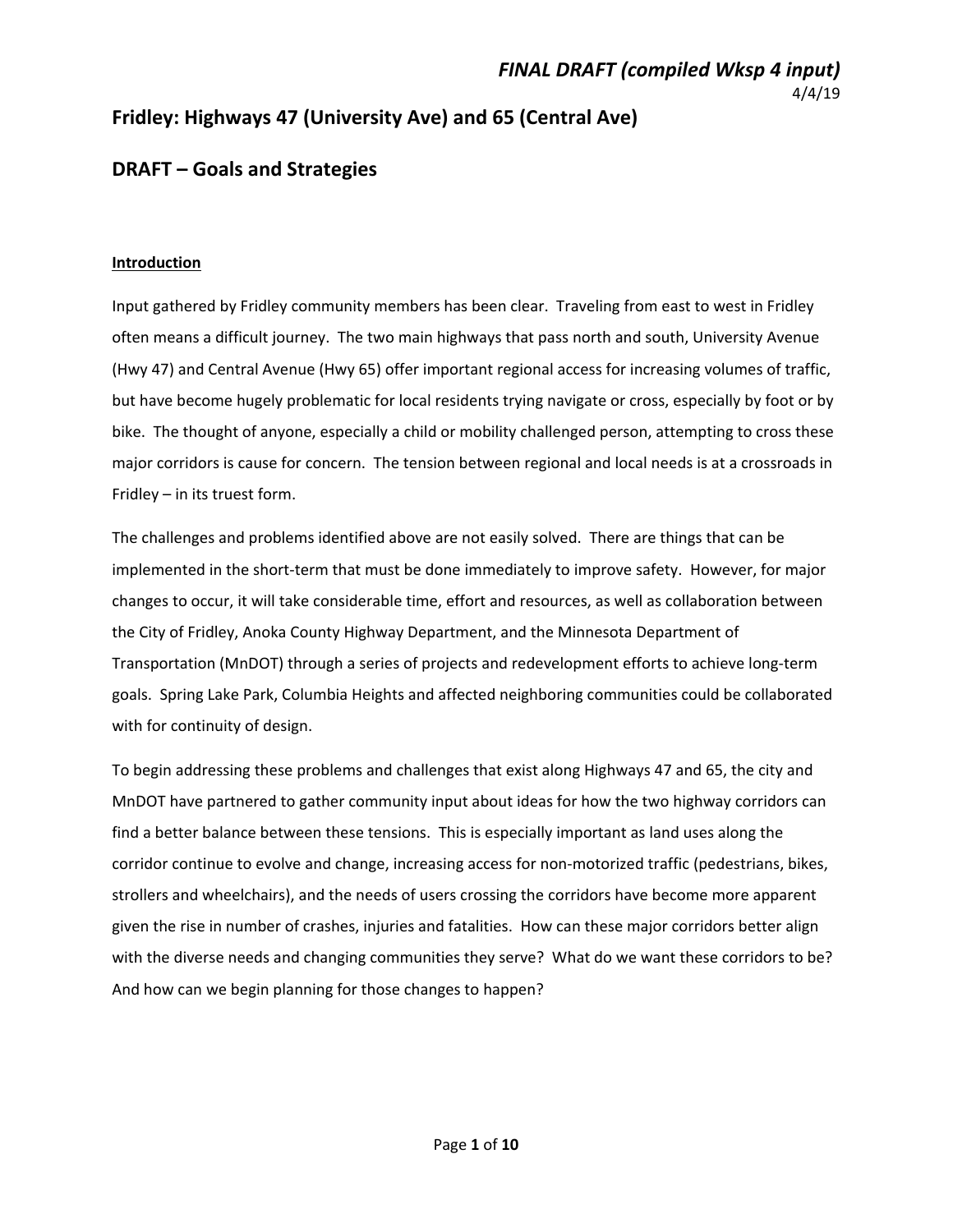#### **Overview**

Highways 47 and 65 provide north‐south regional mobility to commuters traveling from Anoka County (and in the case of TH 65, from areas even further north) to the core of the Twin Cities. The two corridors bisect the city of Fridley and create barriers to east-west travel. Both highways, owned by MnDOT require balancing to efficiently move the traffic flow moving north and south, and the need to calm traffic to provide greater safety for pedestrians and bikes that attempt to navigate wide intersection crossings. To solve for traffic flow and congestion, MnDOT provides more "green" time on the traffic signals for the north‐south traffic, which in turn limits the time provided to motorists, pedestrians and bicyclists traveling east-west and exacerbates challenges identified by the city. Long wait times even outside periods of peak north-south travel cause pedestrians and vehicles to take risks. Pedestrians cross without a cross walk signal, and vehicles are more likely to run red lights.

Because of the ease of traffic flow north‐south and design of the highways (feeling more like a rural highway or throughway with wide medians and expansive right of way), speeds can be excessive, which hinders east-west connectivity and mobility for all users – motorists, pedestrians, and bicyclists. The lack of safety is felt and documented at multiple spots along these highways, primarily at the major intersections (57<sup>th</sup> Ave, 61<sup>st</sup> Ave, Mississippi, 69<sup>th</sup> Ave, 73<sup>rd</sup> Ave, 81<sup>st</sup> Ave, and Osborne Rd). The City of Fridley, MnDOT and Anoka County share these concerns over safety. Both MnDOT and Anoka County have conducted safety studies to identify ways to solve for safety concerns, and they are in the early stages of implementing those improvements.

Bus stops along both corridors need improvement, which would increase transit as a viable option. From the dangerous placement of the bus stops (e.g. near freeway entrance ramps), poor maintenance, lack of lighting and access, inadequate snow removal service, and the need for updating in general, there is much that can be done to make transit more user-friendly and safe.<sup>1</sup>

Another dimension to the discussion is around creating a sense of place and identity. People slow down when they see something interesting. According to MnDOT data there are more local trips on University Avenue than Central Avenue. Fridley wants people to know they are in their community, and to share a sense of pride about what that means. How can the experience of these major corridors reinforce that sense of place? What would capture the unique characteristics that make Fridley stand out?

<sup>&</sup>lt;sup>1</sup> Metro Transit's Arterial Transitway Corridors Study considers expanded service of the regional bus rapid transit (BRT) system to include University Avenue (HWY 47) through the City of Fridley. For more information, go to: https://www.metrotransit.org/Data/Sites/1/media/pdfs/atcs/ATCS%20Final%20Report.pdf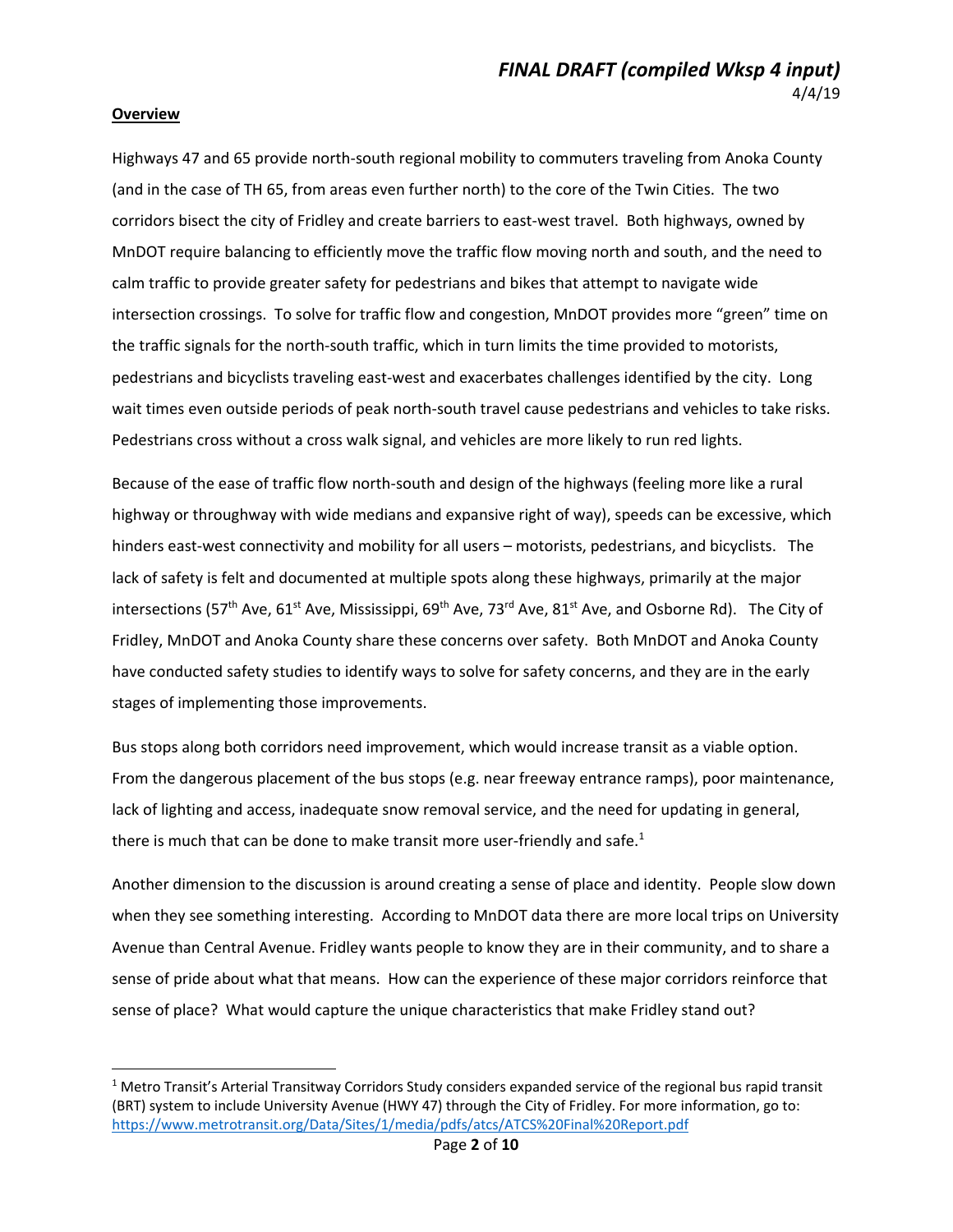## *FINAL DRAFT (compiled Wksp 4 input)*

4/4/19

University Avenue (Highway 47) has become more of a main‐street for local trips, suggesting that future improvements should work toward creating a local feel with more multi-modal access. Consider the role that the medians could play to calm traffic and create a greater sense of place. Meanwhile, Highway 65 is used more as a principle arterial. Corridor treatments should reflect these qualities in regard to their look and feel, speed levels, and multimodal accommodation. In addition, the southern portion of both corridors (I‐694 – Mississippi Street) warrant slower speeds due to the closer proximity of the land uses to the street, than the northern portions (73<sup>rd</sup> Avenue – Osborne Rd).

As a result of the community input, seven primary goals have been identified along with a number of supporting strategies.

#### **Recommendations**

The City of Fridley, Anoka County, and MnDOT have discussed the changing nature of University Avenue (Highway 47 and Central Avenue (Highway 65) for many years due to changing land uses and properties closer to University and Central Avenues. The unsightly nature of these transportation corridors has created aesthetic concerns. Equally important is how the highways relate to, and what they say about, the community. MnDOT and the County also perceive the change, and invite the opportunity to hear from the community to enlighten their policy decisions. To that end, the following goals were defined:

- I. Improve safety for non-motorized (pedestrians and bicyclists<sup>2</sup>) and motorized users at key intersections and along the highways (57<sup>th</sup> Ave, 61<sup>st</sup> Ave, Mississippi, 69<sup>th</sup> Ave, 73<sup>rd</sup> Ave, 81<sup>st</sup> Ave, and Osborne Rd)<sup>3</sup>.
- II. Improve the east-west roadways to better serve the community and invite greater mobility for all
- III. Enhance the sense of place and community identity ‐ including but not limited to identifying one as a main street
- IV. Better align Highways 47 and 65 with redevelopment and evolving land uses and densities
- V. Provide better accessibility and connectivity to local businesses and community destinations
- VI. Improve transit options and functionality (i.e. bus rapid transit currently being planned the Highway 65)

<sup>&</sup>lt;sup>2</sup> Includes wheel chairs, segways, electric bikes, scooters, and other low speed personal devices.

<sup>&</sup>lt;sup>3</sup> Note that there is no 69<sup>th</sup> Avenue intersection on Highway 65, and 57<sup>th</sup> Avenue at Highway 65 is referred to as Medtronic/57<sup>th</sup> Avenue.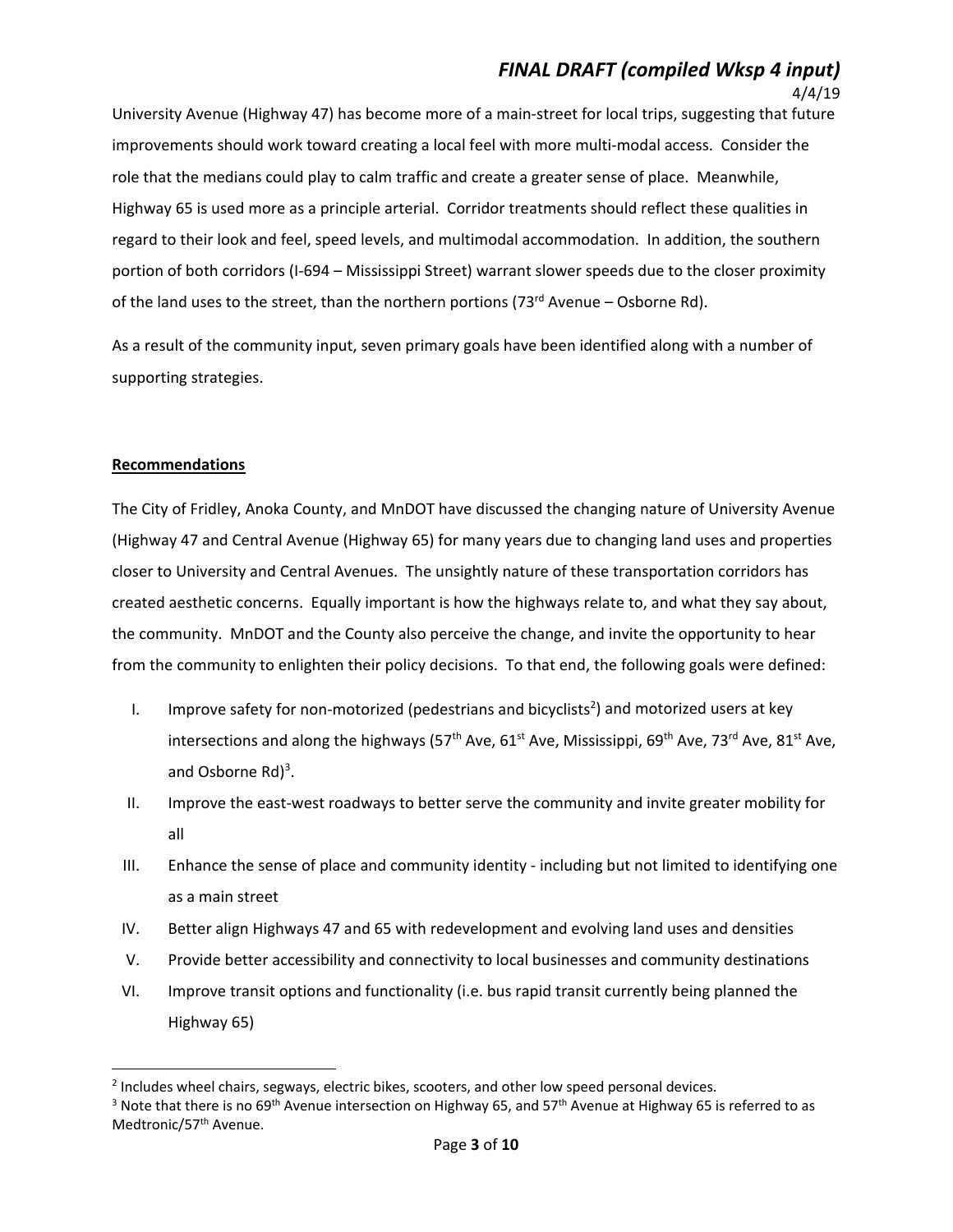#### VII. Work toward mitigating air, noise, water pollution and environmental impact

#### **Goals and Potential Strategies**

# **I. Improve safety for non‐motorized (pedestrians and bicyclists) and motorized**  users at key intersections along the highways (57<sup>th</sup> Ave, 61<sup>st</sup> Ave, Mississippi, **69th Ave, 73rd Ave, 81st Ave, and Osborne Rd)**

- A. Slow speeds (calm traffic) through design elements and visual cues.
- B. Prioritize multimodal design at intersections (57<sup>th</sup> Ave, 61<sup>st</sup> Ave, Mississippi, 69<sup>th</sup> Ave,  $73<sup>rd</sup>$  Ave,  $81<sup>st</sup>$  Ave, and Osborne Rd). This could be done through a number of elements such as:
	- o Protected bike boxes or bikeways
	- o Accommodating both recreational and commuter biking
	- o Connected sidewalks and multiuse trails
	- o Making trails and sidewalks more visible to motorists
	- o Wider/more prominent cross walk markings
	- $\circ$  Placement of stop bar being set back to make pedestrians/bicyclists more visible
	- o Pedestrian lead with signal timing
	- o Shorten crossing distance where possible
	- o Median refuges and push buttons for signals at halfway crossing points
	- o Consider pedestrian crossings on Central and Fireside Drive to accommodate residents of Fridley Terrace (i.e. ADA compliant overpass, underpass, crosswalk, light, etc.)
	- $\circ$  ADA compliant facilities countdown timers, audible sound, etc. (Make sure pedestrian crossing signals are loud enough for people that are visually impaired) *Coordination with the Anoka County Highway Department will be needed for Osborne Road and Mississippi Street, as it is the road authority for these corridors.*
- C. Lengthen turn lanes to allow vehicles to slow down in time, and consider protected left turn lanes at key intersections (Mississippi Street and Osborne Rd).
- D. Consider stop light delays from red to green so that the intersection is cleared before traffic restarts.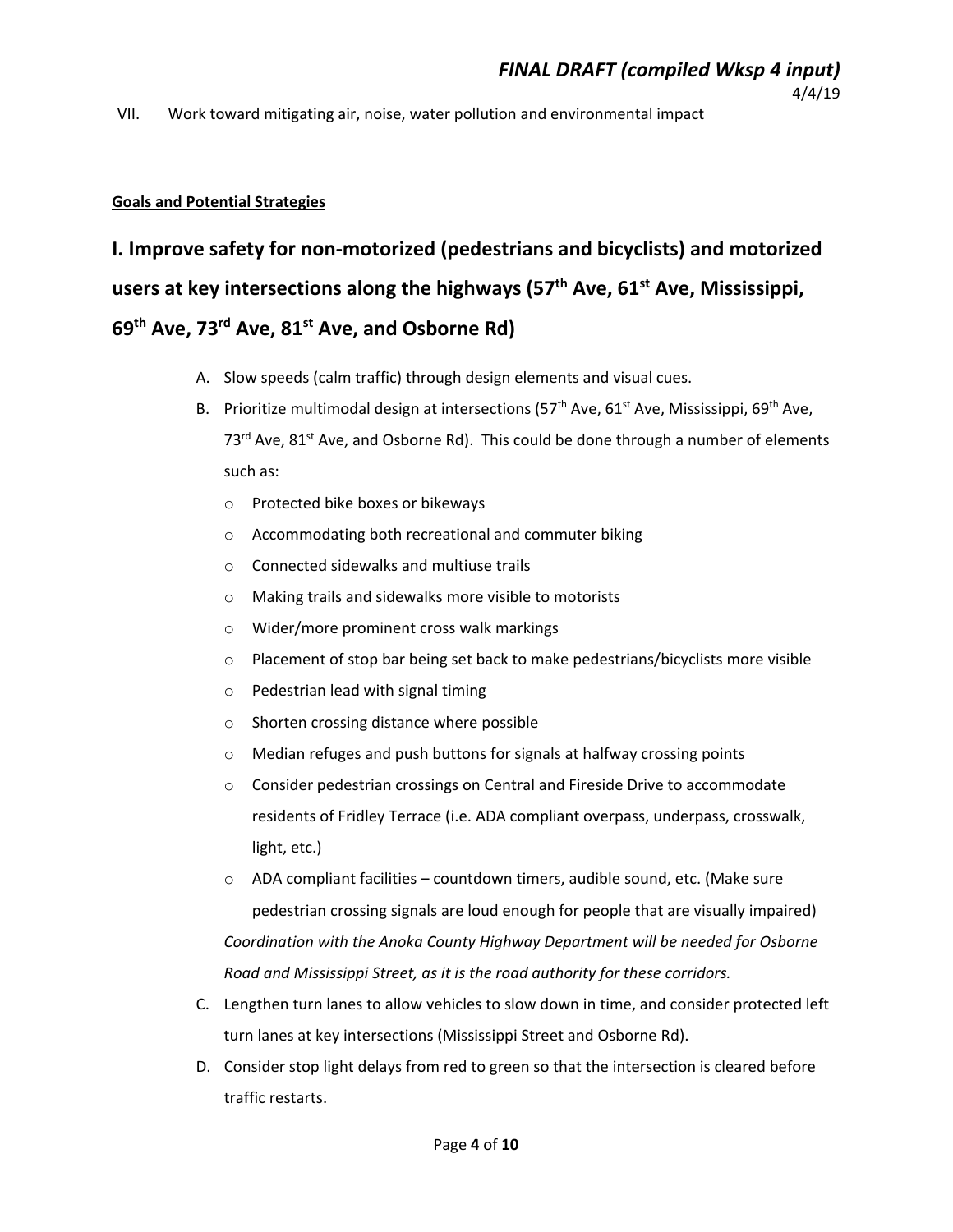- E. Consider a pedestrian/bicycle well‐lit underpass crossing at Mississippi and University Avenue, or at 69<sup>th</sup> Avenue as part of the Rice Creek Regional Trail, and connect to the Mississippi River trail.
- F. Consider flashing yellow turn arrows at all intersections to improve traffic flow.
- G. Add solar lighting at intersection corners and along stretches of highway for more visibility.
- H. Add pedestrian and bicycle connections along Highway 47 where it goes under I‐694.

### **II. Improve the east‐west roadways to better serve the community and**

### **invite greater mobility for all**

- A. Prioritize multimodal design for intersecting roadways.
- B. Narrow the distance to cross the streets from all directions through the use of medians
- C. Bring bike trails closer to the main roads when approaching intersections, so that cars turning right can see them.
- D. Calibrate traffic light timing to allow for sufficient time for pedestrians to cross safely, and for left turn lanes to proceed without needing multiple cycles (Example of good light timing – County Road 10 & Able).
- E. Consider blinking yellow left turn arrows at all intersections in each direction to improve traffic flow.
- F. Suggested improvement for Mississippi St NE (Coordinate with Anoka County Highway Department):
	- $\circ$  Study the traffic on Mississippi St NE to determine if all lanes are necessary. Consider restriping Mississippi Street as a 3‐lane section. Where possible convert to bike lanes with buffers (Coordinate with Anoka County Highway department), and dedicated right‐turn only lanes in both directions on Highway 65
	- $\circ$  Create barriers or buffers between sidewalks and Mississippi St NE too close to fast traffic and not safe for kids
	- $\circ$  Provide sidewalk connections to get to bus stops north of Mississippi St NE
	- o Address drainage under railroad
- G. Suggested improvements for  $61<sup>st</sup>$  Avenue NE: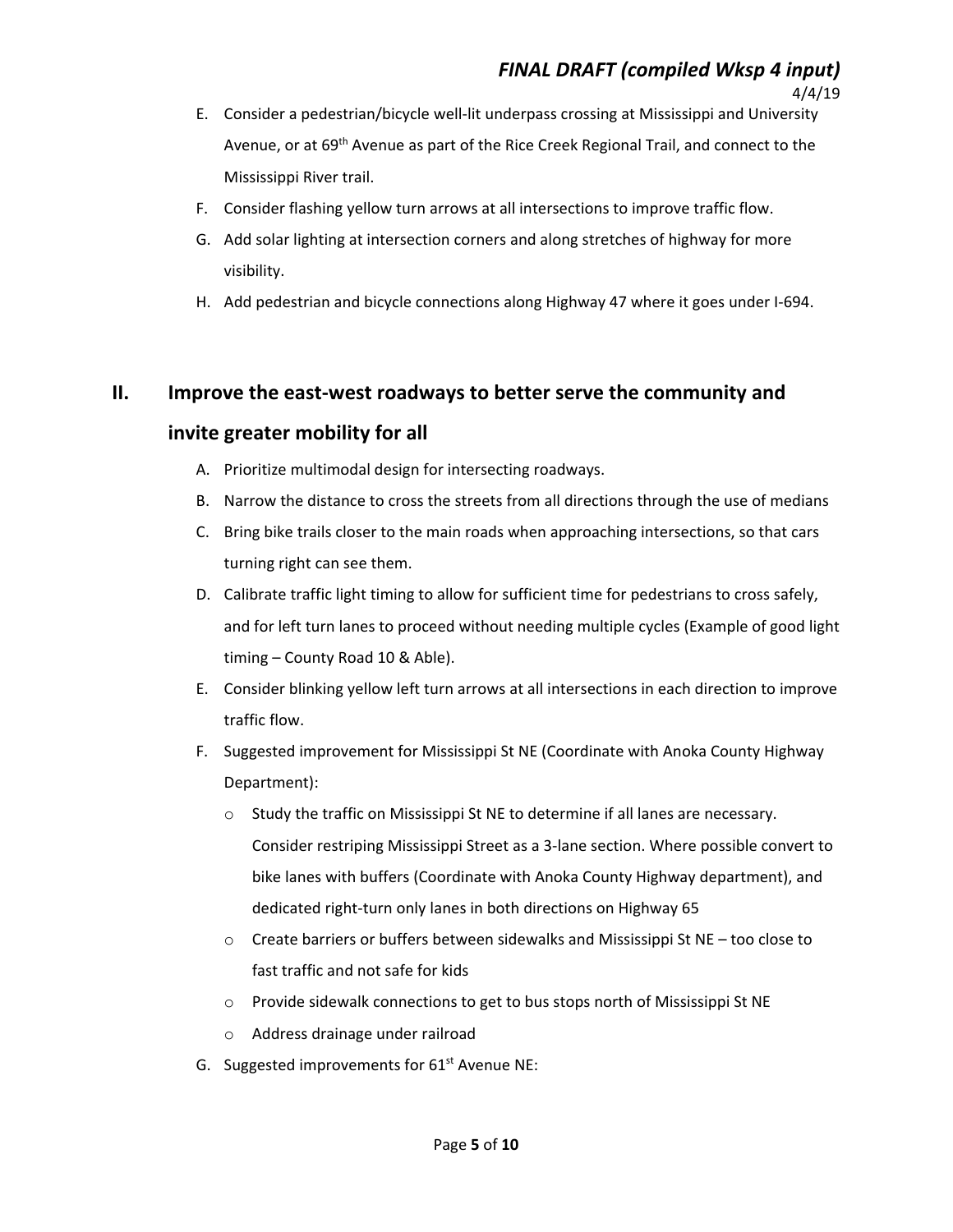4/4/19

- $\circ$  61<sup>st</sup> Avenue NE intersection at University Avenue should be a pedestrian focal point for east-west access, connecting to the Northstar Commuter Station.
- H. Suggested improvement for 57<sup>th</sup> Avenue NE:
	- $\circ$  Add sidewalks along 57<sup>th</sup> Avenue to connect residential area to shopping area west of University Avenue.

### **III. Strengthen the sense of place and community identity**

- A. Incorporate classic design that will stand the test of time, look elegant, and proudly represent the community.
- B. Identify sustainable, low maintenance landscape solutions that that provide aesthetic appeal and environmental mitigations.
- C. Use low, native plantings that are tolerant of road conditions and won't obstruct sight lines near intersections.
- *D.* Work toward a consistent use of fencing, lighting, and design to allow corridors to feel more cohesive (work with neighbors to determine style and maintenance plan). *No chain link!*
- E. Consider fencing only in residential or high use areas for both corridors.
- F. Ensure that fencing does not block sight lines.
- G. Consider long‐term landscape maintenance costs (e.g. irrigation, replacement of plants, etc.), and options to utilize hardscape strategies when needed to minimize maintenance costs.
- H. Create unique features that are memorable and showcase Fridley's assets (e.g. Fridley Civic Campus and Rice Creek Regional Trail, Moore Lake, Medtronic, etc.).
- I. Supplement colorful signage such as banners on street lights to celebrate and recognize Friendly Fridley (or "Welcome to Fridley" signs).
- J. Light up the road signs for better visibility.

## **IV. Better align redevelopment and evolving land uses with the Highways 47 and 65**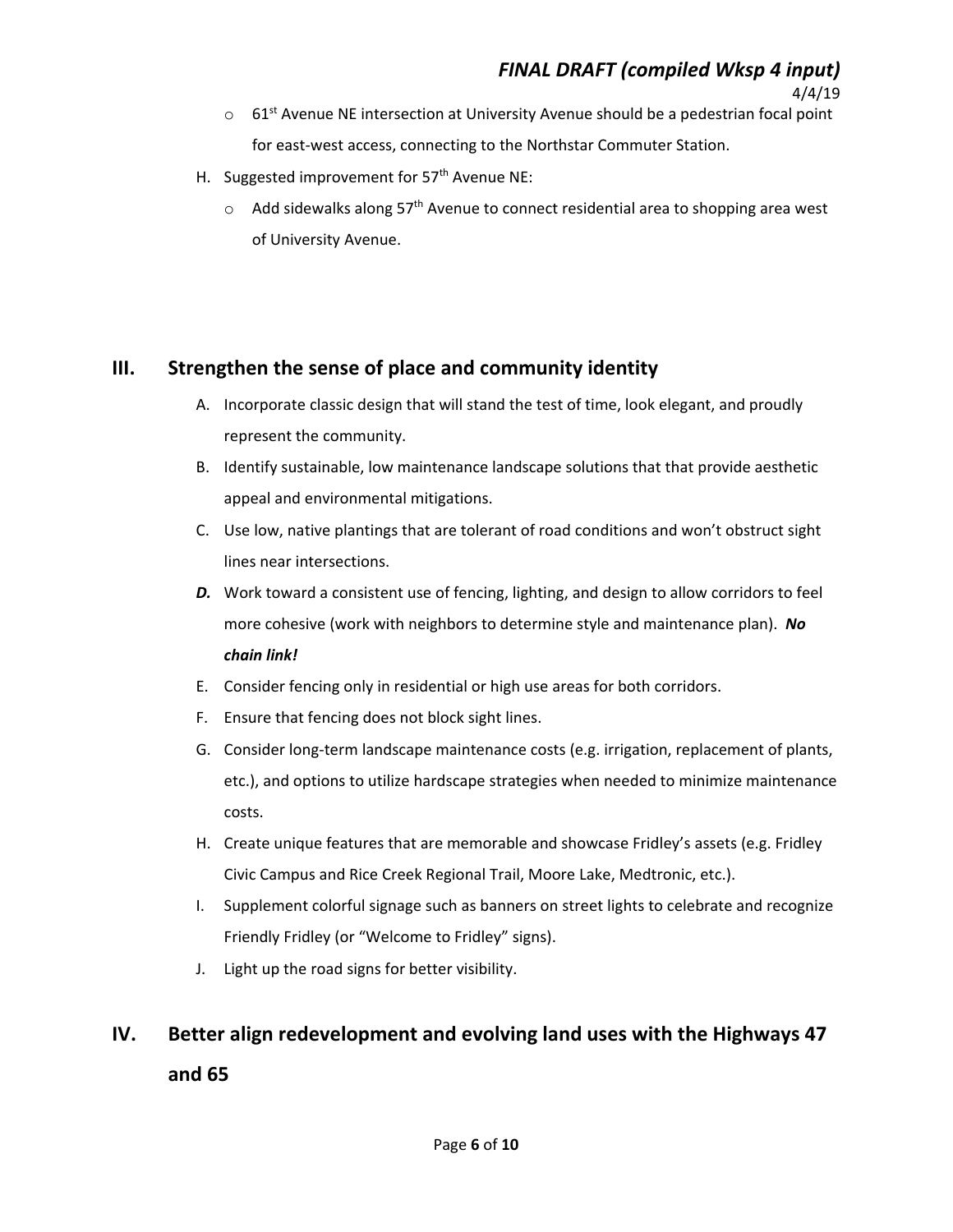- 4/4/19 A. Create development review standards that bring buildings closer to roadways –
	- providing visual signals that slow traffic.
- B. Work with property owners along the roadways to encourage landscaping and beautification on private land.
- C. Enhance corridors through public/private partnerships.
- D. Create different objectives for University and Central Avenues. University to be have more of a city boulevard feel (slower and more business oriented), and Central to provide faster traffic flow (more industrial above Mississippi St NE).

#### **V. Provide better accessibility and connectivity to local businesses and**

#### **community destinations**

- A. Consider ways to enhance service roads to better attract visitors to local businesses (e.g. create a main‐street feel, special service districts to maintain landscaping, etc.).
- B. Improve way-finding.
- C. Enhance non‐motorized access to regional and community park and trail facilities (consider a grade separation for pedestrians/bicyclists at 69<sup>th</sup> Avenue NE).

# **VI. Improve transit options and functionality (i.e. bus rapid transit is currently being planned for Central Ave to 53rd Avenue to University and anchor at the Northtown Park and Ride)**

- A. Improve transit stops, access, and experiences by providing
	- o A dedicated pull‐off for buses
	- o Transit shelters where none exist
	- o Improved transit shelters to protect people from the elements
	- o Sidewalk connections that are ADA compliant and connect to a broader network other than just being at the transit stop
	- o Pedestrian‐scale lighting
	- o Waste and recycling collection (note: more than containers that overflow)
	- $\circ$  Landscaping (encourage citizen groups to assist with maintenance adopt a road)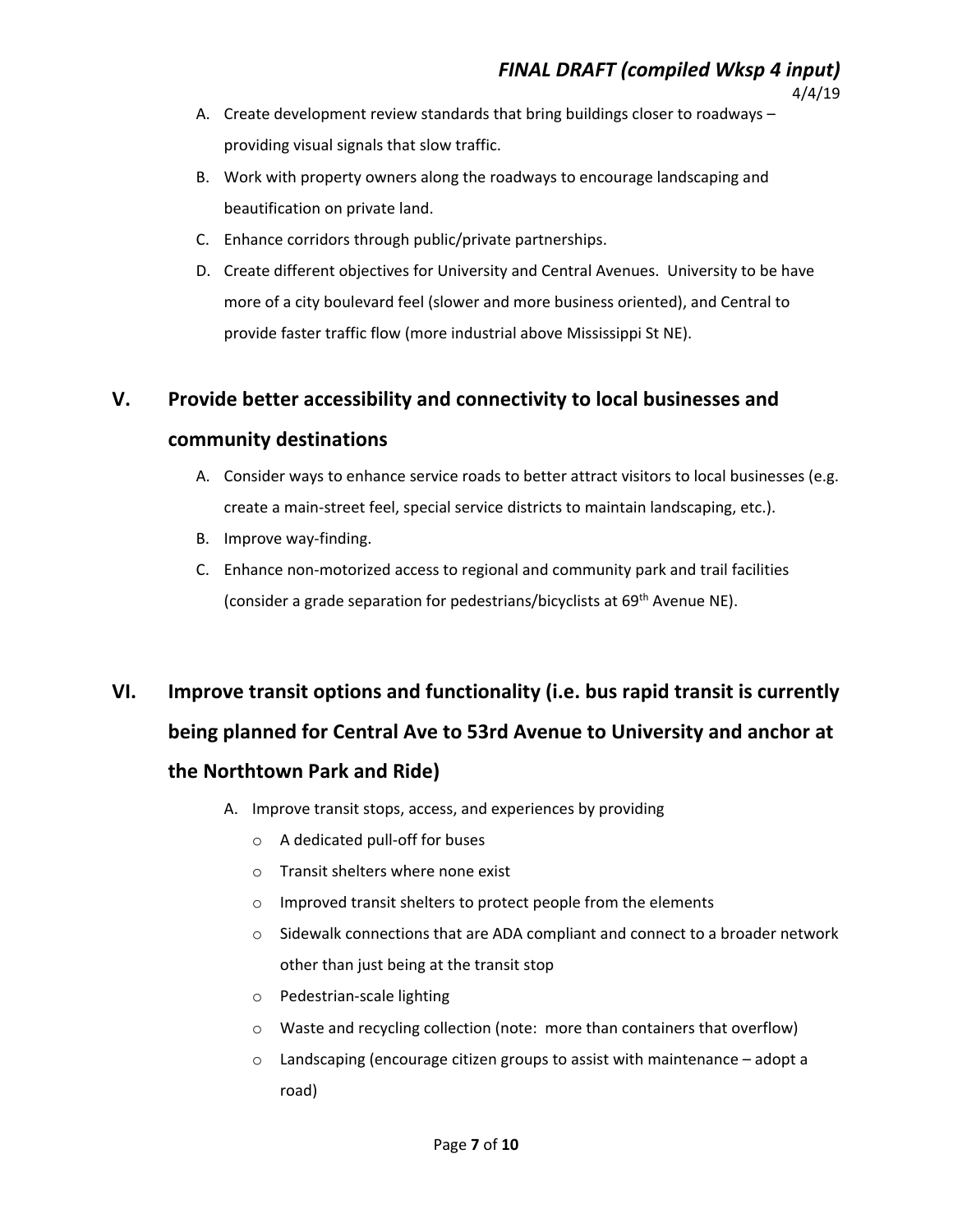- $\circ$  Move bus stop to the north side of 57<sup>th</sup> Avenue so that it is not near the entrance of I‐694
- o Move the bus stop at the Hackman connector at Central Avenue

*Coordination with Metro Transit will be needed for bus stops improvements* 

## **VII. Work toward mitigating air, noise, water pollution and environmental**

#### **impact**

- A. Address drainage and storm water issues caused by heavy rains and snow melt.
- B. Don't disturb the ecology of Moore Lake, and connect Rice Creek Regional Trail to Moore Lake Park.
- C. Consider a safe trail for anglers to the east‐west Moore Lake connection that doesn't disturb the shoreline.

#### **Community Engagement**

Recognizing that refinement and implementation of potential improvements will require on‐going dialogue and collaboration, the City and MnDOT are committed to the following as opportunities for more detailed planning and implementation occur:

- o Identify *community standards* for aesthetics along the corridors (e.g. lighting, fencing, barriers, landscaping, etc.).
- o Provide opportunities for stakeholders to inform street design options during project planning.
- o Incorporate broad‐based public involvement from stakeholder groups when considering design improvements.
- o Provide regular updates on upcoming studies, projects, existing status, etc. on the corridors at council meetings or in community newsletters.
- o Engage more with the Anoka County Highway Department so that the needs of residents and businesses are heard and can be incorporated in to upcoming improvement projects/studies.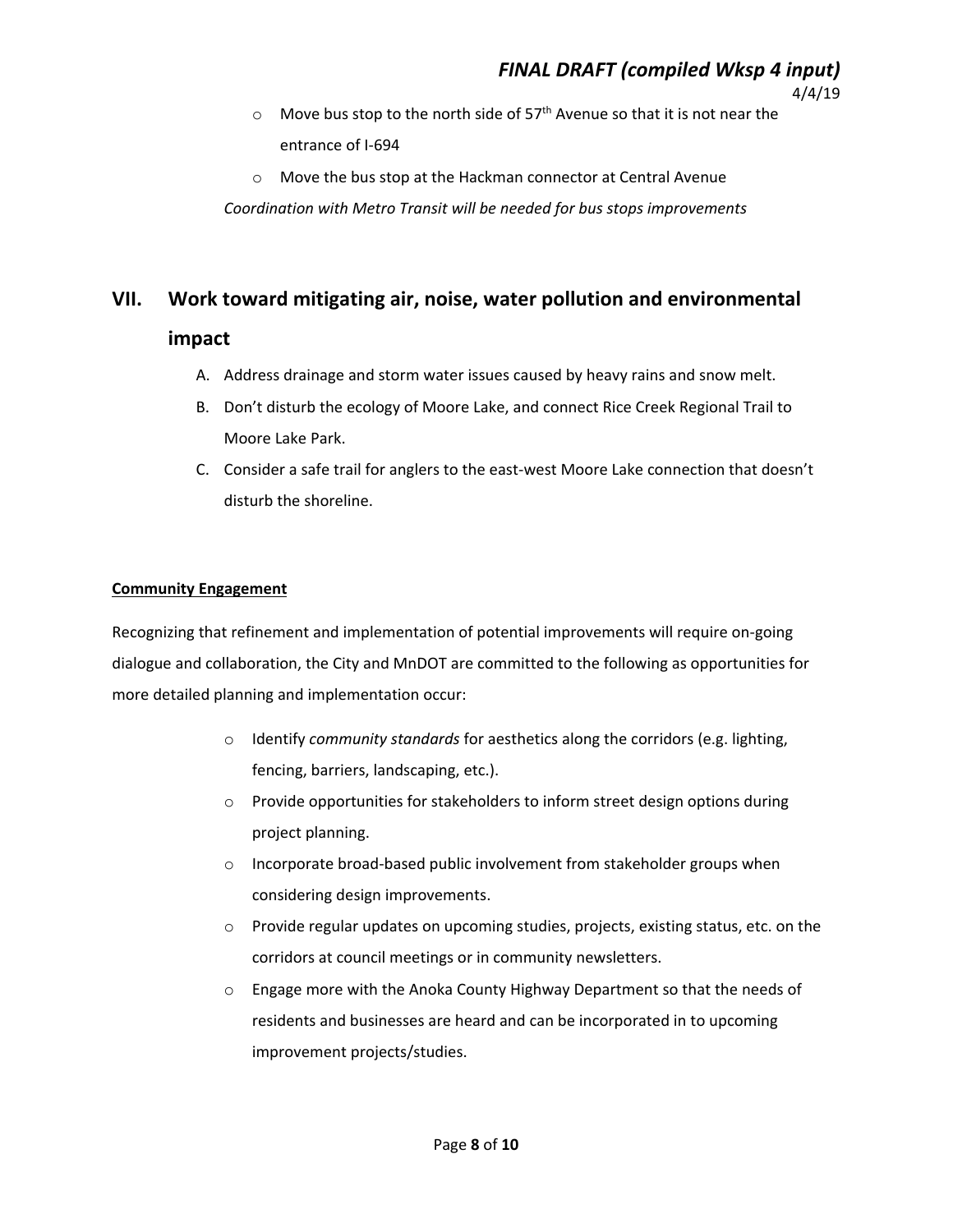- $\circ$  Incorporate goals and strategies outlined in the City's comprehensive plan as they relate to development/redevelopment along these corridors when considering highway improvements.
- Metro Transit planning for expansion of bus rapid transit (BRT) service must include community stakeholders and transit users.

#### **Implementation Objectives:**

To advance these goals and strategies, it will be helpful to prioritize in the following way:

- 1.) Identify potential funding sources and submit requests for Highway 47 and 65 improvement projects (potential sources include: BUILD grants, safety grants – Highway Safety Improvement Program, Transportation Enhancements Program, and Surface Transportation Program). Funding for improvements on local connecting roadways could come from: Cooperative Agreement Program, Transportation Enhancement Program, Local Roadway Improvement Program, and from the Surface Transportation Program (specific county highways).
- 2.) Address short term goals that correlate with the MnDOT and Anoka County safety studies. Both studies have identified critical safety upgrades that can be implemented in the near-term. Keep the community updated on plans.
- 3.) Mid‐term goals should focus on the sections of Highways 47 and 65 that run from I‐694 to Mississippi Street NE. This southern portion of the highways already has land uses that promote traffic calming and increases in pedestrian and bike activity
- 4.) Long-term strategies that advance the northern segment of Highways 47 and 65 (Mississippi Street to Osborne Road) that would require major road redesign, such as roundabouts or separated grades.

Lessons and inspiration can be gained from other corridors across the region, such as:

- o TH 96 in Shoreview
- o Silver Lake Road in New Brighton
- o HWY 97 at HWY 61 in Forest Lake
- o 66th Street in Richfield
- o TH 61 in White Bear Lake